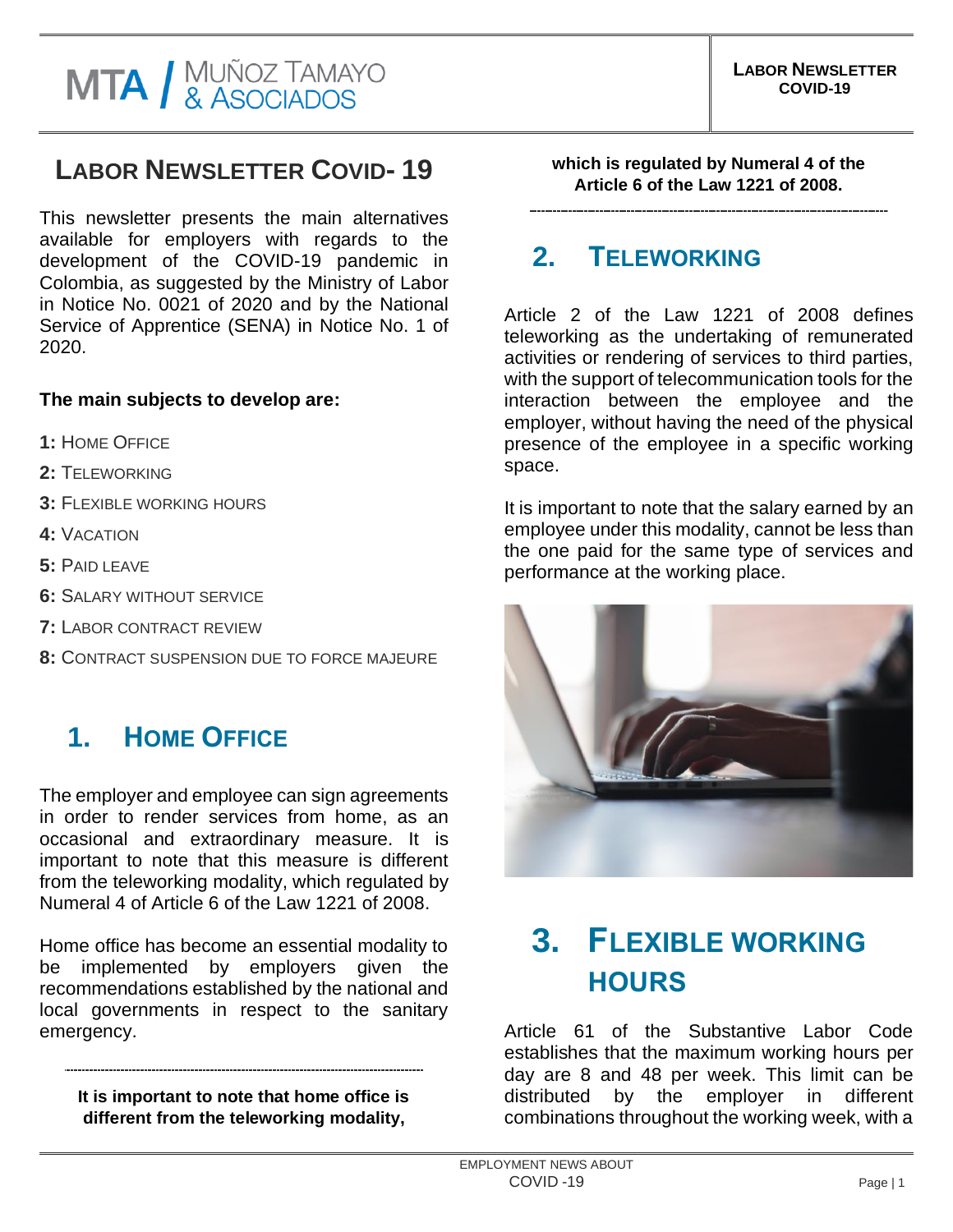# **MTA / MUÑOZ TAMAYO**<br>& ASOCIADOS

daily minimum of 4 hours and a maximum of 10 working hours per day.

According to this, the employer has the faculty to reduce or extend the working hours depending on the service's needs. Also, the employer can choose to establish a system of working shifts not longer than 6 hours per day and 36 hours per week, which can be executed at any time or day of the week without surcharges.

In line with the current situation, the employer can modify the working hours depending on the service's needs and according to the recommendations from national and local authorities.

> *The employer can modify the working hours depending on the service's needs. He can establish a system of working shifts not longer than 6 hours per day and 36 hours per week which can be executed at any time or day of the week without surcharges.*

### **4. VACATION**

Article 186 of the Substantive Labor Code establishes that employees, who rendered continuous services for one year, are entitled to fifteen (15) consecutive working days of paid vacation, each year.

The employer can grant vacations in advance to the employees, even if they have not worked a full year with the employer.

Also, the employer can grant collective vacations to all his employees given the following conditions:

Vacations must be paid with the salary yielded  $\blacktriangleright$ by the employee at the time of the granting.

 $\blacktriangleright$ The employee cannot ask for a new vacation period before rendering continuous services for one year.

In case that the employer needs to counterbalance the decrease in productivity of the company, this alternative becomes a useful mechanism in the current situation of the COVID-19 pandemics.



# **5. PAID LEAVE**

Article 57 of the Substantive Labor Code establishes the employer's obligation to grant remunerated leave to employees who are suffering verified domestic calamities.

This situation can occur during the sanitary emergency. It is important to note that the employer must grant this permit and that the leave period must be remunerated.

#### **6. SALARY WITHOUT SERVICE**

Article 140 of the Substantive Labor Code allows the employer to cease employees' activities and services while recognizing and maintaining payment of their corresponding salaries.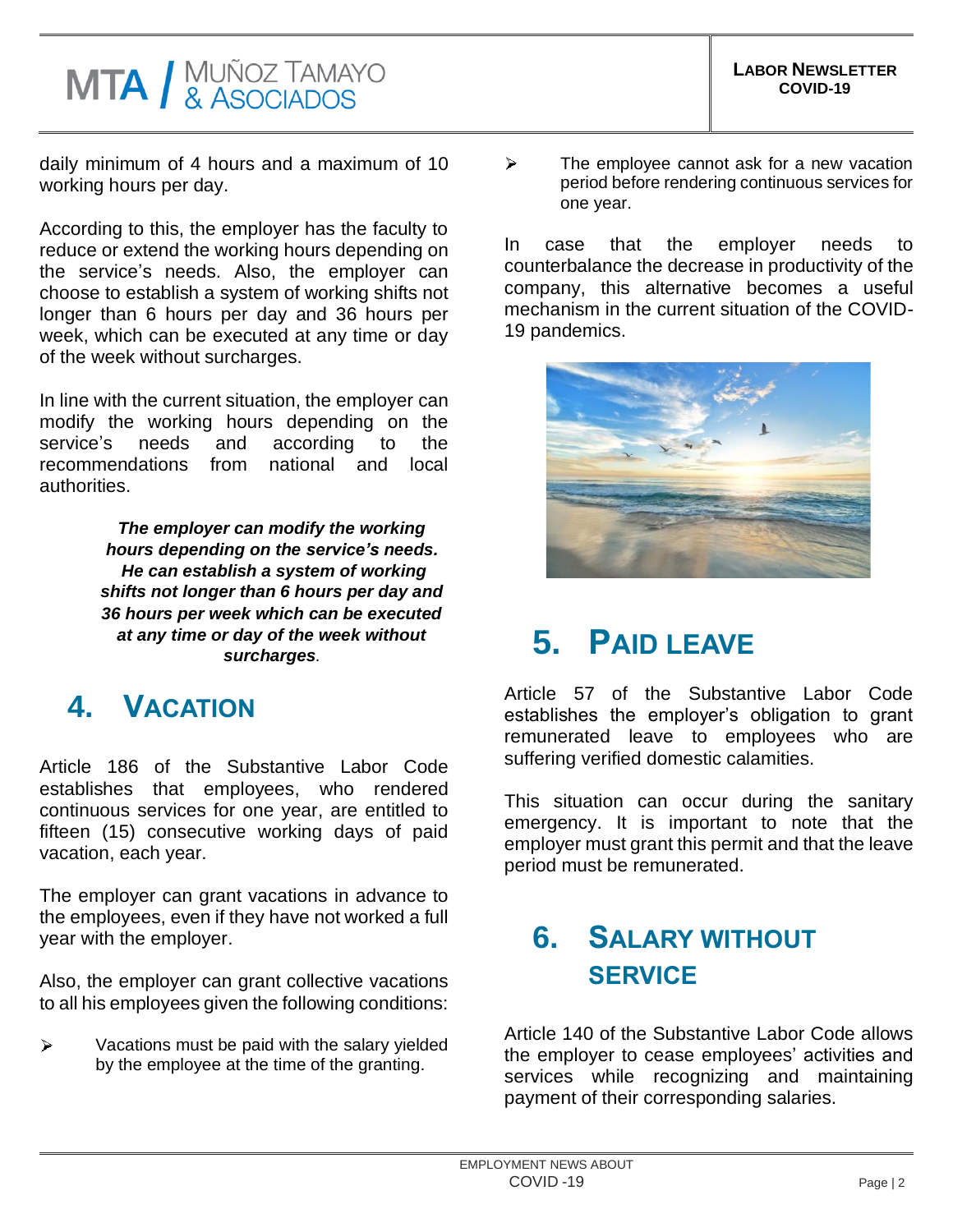# **MTA / MUÑOZ TAMAYO**<br>& ASOCIADOS

In cases where the activities or services rendered by employees becomes unnecessary due to the sanitary emergency, the employer can opt for this alternative as a voluntary and generous act.



## **7. LABOR CONTRACT REVIEW**

Article 50 of the Substantive Labor Code establishes the possibility of a contract review. This figure is applicable in situations of unforeseeable and serious economic alterations and requires and explicit agreement between the parties.

Upon the unforeseeable and serious economic alterations caused by the COVID-19 pandemic, this can be an alternative to be implemented by employers so that employment contracts can be amended in accordance with Article 50 of the Substantive Labor Code.

It is important to note that if the parties cannot reach an agreement, they must resort to the labor judge, who will only be competent to decide on the occurrence or not of an unforeseeable and serious economic alteration. In that sense, the judge will not be allowed to review the contract itself.

# **8. CONTRACT SUSPENSION DUE TO FORCE MAJEURE**

Numeral 1 of Article 51 of the Substantive Labor Code gives the possibility to the employer to suspend a labor contract when conditions of force majeure prevent the contract from further development.

In our reasoning, the current situation satisfies the requirements on Article 64 of the Civil Code about force majeure: an unbearable and unforeseeable event. According to this, the employer can suspend the labor contracts giving immediate notice to the labor inspector of the Labor Ministry which has to verify the circumstance.

In this event, the employee's obligation to render the service and the employer's obligation to pay the salaries are interrupted. Nevertheless, the employer must continue paying the contributions to the Social Security system according to Article 53 of the Substantive Labor Code.

According to Article 52 of the Substantive Labor Code, once the force majeure event has been overcome, the employer must give formal notice to the employee on the date that services will be resume.

We hope this information is useful to determine which is the best option for the employers upon the situation we are all living.

Please, do not hesitate to contact us in case of questions or comments.

For any additional inquiries on this subject, you can contact our Labor Law Area:

> Joe Bonilla Gálvez [joe.bonilla@mtalegal.co](mailto:joe.bonilla@mtalegal.co)